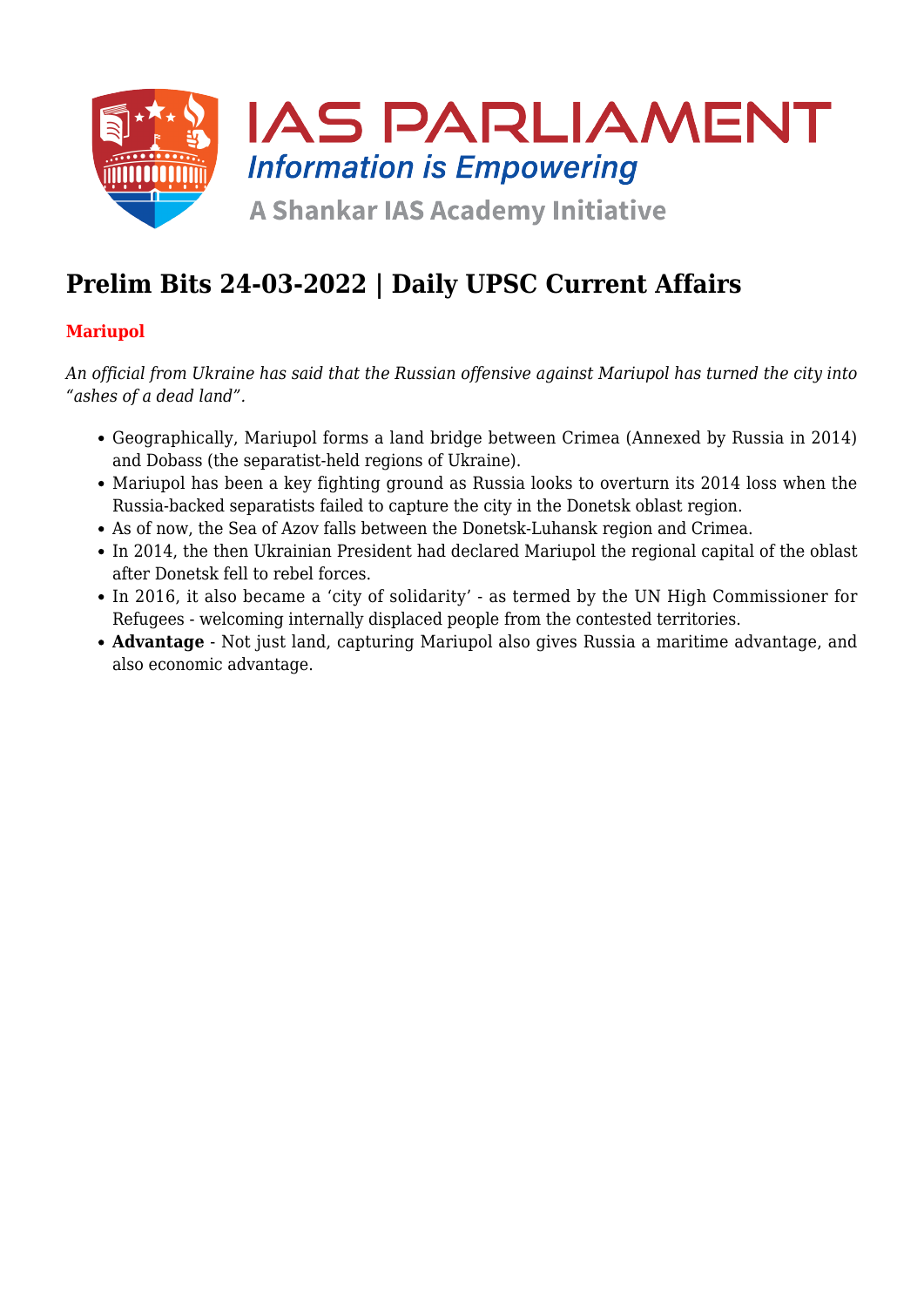# Mariupol's strategic importance between Donetsk and Crimea



#### **Novorossiya**

- In 2014, Russian President Vladimir Putin invoked 'Novorossiya' (New Russia) while talking to reporters.
- Novorossiya is a **historical term for territories** considered to be part of Russia **under tsarist rule.**
- Tsarist Rule included large parts of southern and eastern Ukraine, such as Odessa, Kharkiv, Kherson, Donetsk and Luhansk.
- The region's history as part of Russia created an obligation on Moscow to protect its presentday inhabitant.
- Effectively, controlling Mariupol will put Putin closer to the imagined Novorossiya.

#### **Reference**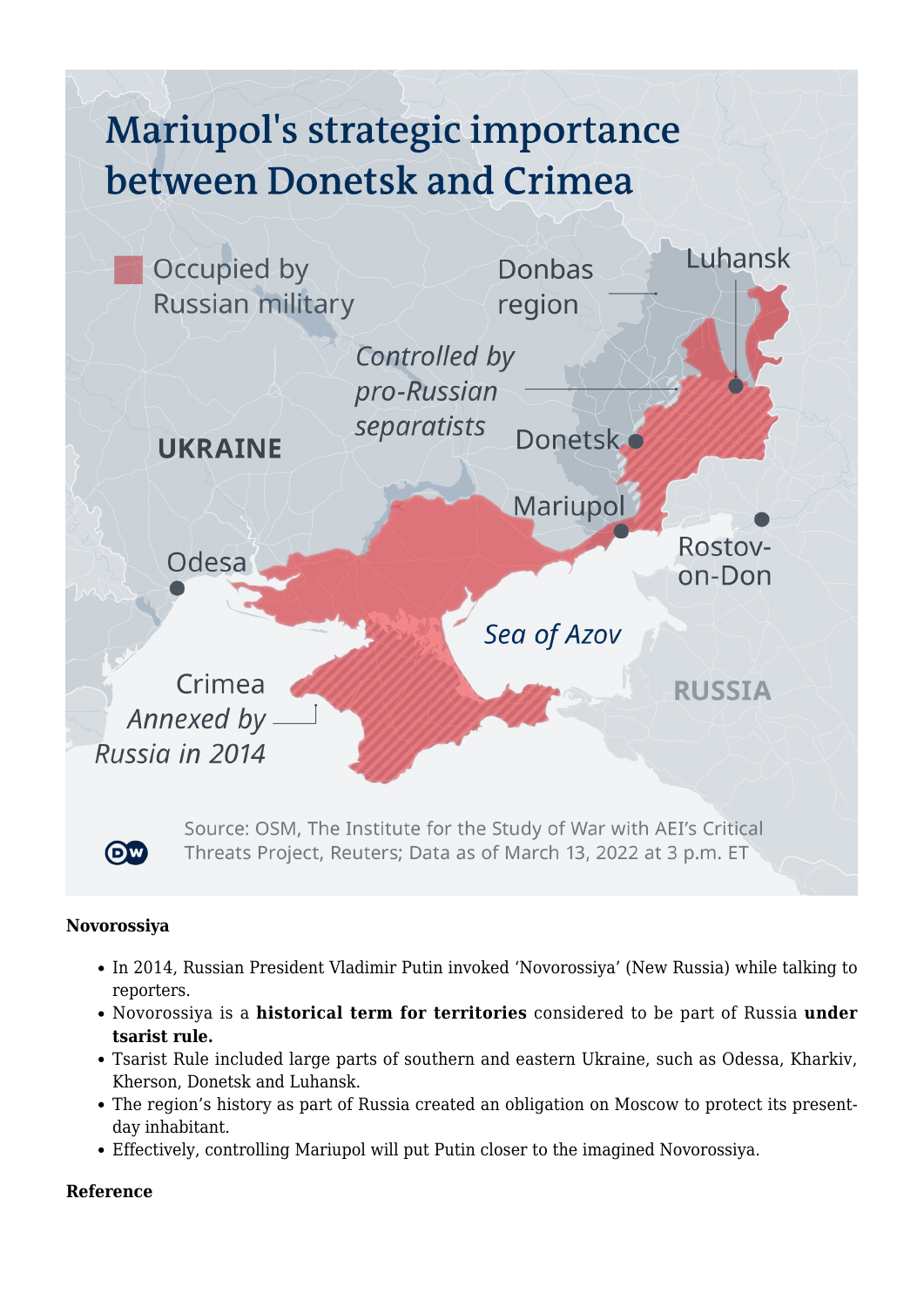- 1. [https://indianexpress.com/article/explained/explained-why-mariupol-is-key-to-russian-offence-7](https://indianexpress.com/article/explained/explained-why-mariupol-is-key-to-russian-offence-7833405/) [833405/](https://indianexpress.com/article/explained/explained-why-mariupol-is-key-to-russian-offence-7833405/)
- 2. <https://www.dw.com/en/what-do-we-know-about-the-situation-in-mariupol/a-61125638>

### **Lapsus\$ Attack**

*Microsoft has confirmed that its systems were breached by the hacker group Lapsus\$.*

- Other prominent companies such as NVIDIA, Samsung, Ubisoft, Okta, etc have been targeted by the same group.
- The Okta hack is particularly worrisome because the San Francisco-based company provides online authentication services to prominent players such as FedEx Corp, Coinbase Global, T-Mobile, Cloudflare, etc.
- Lapsus\$ is a South America-based group.
- It is known for publicly posting details about their hacks and sharing screenshots of stolen data on platforms such as Telegram and Twitter.
- **Targets** The group started by targeting organisations in the United Kingdom and South America but has expanded globally.
- Their targets are across a range of sectors: government, technology telecom, media, retail and healthcare. It is also attacking cryptocurrency exchanges to steal cryptocurrency holdings.
- **Methods** The hackers of Lapsus\$ relied on large-scale social engineering and extortion campaigns against multiple organizations.
- The group relies on a pure extortion and destruction model without deploying ransomware payloads.
- The group is also relying on some tactics that are less frequently used by other threat actors.
- These include methods such as SIM-swapping to take over accounts, accessing personal email accounts of employees at target organisations.

#### **Social Engineering Attacks**

- In social engineering attacks, cybercriminals try to lure individuals into revealing critical personal information via phishing attacks.
- All of this information might be used to either guess passwords or even answers to security questions for an account.

#### **Safety Measures**

- For now, Microsoft has recommended that businesses rely on Multi-Factor Authentication (MFA) to protect themselves from such attacks.
- It also recommends against weak MFA factors such as text messages, since these are susceptible to SIM swapping.
- It has also cautioned against simple voice approvals, push notifications, or even "secondary email" based MFA methods.
- It also recommends increasing awareness among employees and IT help desks around social engineering attacks.

#### **Reference**

[https://indianexpress.com/article/explained/explained-lapsus-hacker-group-targeted-microsoft-samsu](https://indianexpress.com/article/explained/explained-lapsus-hacker-group-targeted-microsoft-samsung-okta-nvidia-7833203/) [ng-okta-nvidia-7833203/](https://indianexpress.com/article/explained/explained-lapsus-hacker-group-targeted-microsoft-samsung-okta-nvidia-7833203/)

# **SARTHAQ**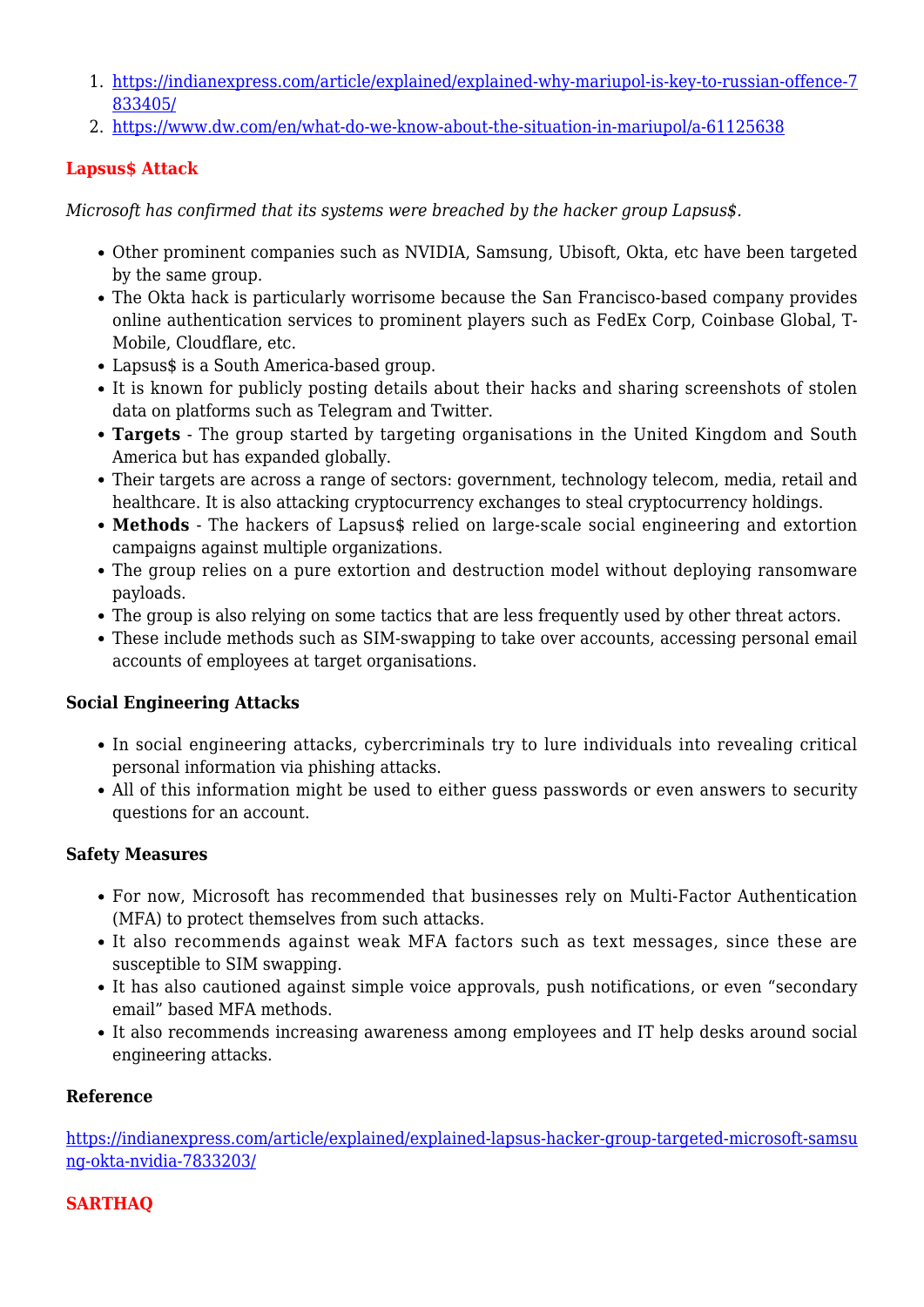- 'Students' and Teachers' Holistic Advancement through Quality Education (SARTHAQ)' is an indicative and suggestive National Education Policy (NEP) Implementation Plan for School Education.
- This is an implementation plan developed in pursuance of the goals and objectives of the NEP 2020 issued in 2020 and to assist States and UTs in this task.
- SARTHAQ was developed by the **Department of School Education and Literacy**, Ministry of Education.
- It has been developed as an evolving and working document through wide and intensive consultative process with States and UTs, Autonomous bodies and suggestions received from all stakeholders.
- The **major focus** of SARTHAQ is to define activities in such a manner which it links recommendation with 297 Tasks along with responsible agencies, timelines and 304 outputs of these Tasks.
- The plan keeps in mind the **concurrent nature of education** and adheres to the spirit of federalism.
- States and UTs are given the **flexibility to adapt** this plan with local contextualization and also modify as per their needs and requirements.
- This plan delineates the roadmap and way forward for implementation of NEP, 2020 for the **next 10 years**.
- **Similar Links** - [SARTHAK](https://www.iasparliament.com/current-affairs/prelim-bits-08-11-2021-upsc-daily-current-affairs)

#### **Reference**

- 1. <https://pib.gov.in/PressReleasePage.aspx?PRID=1808761>
- 2. [https://www.hindustantimes.com/education/news/education-minister-launches-implementation](https://www.hindustantimes.com/education/news/education-minister-launches-implementation-plan-sarthaq-for-school-education-101617938395323.html)[plan-sarthaq-for-school-education-101617938395323.html](https://www.hindustantimes.com/education/news/education-minister-launches-implementation-plan-sarthaq-for-school-education-101617938395323.html)

# **Reasonable Accommodation**

*The Karnataka High Court has rejected an argument in support of permitting Muslim girls wearing head-scarves that was based on the principle of 'reasonable accommodation'.*

- 'Reasonable accommodation' is a principle that **promotes equality**, enables the **grant of positive rights** and **prevents discrimination** based on disability, health condition or personal belief.
- Its use is primarily in the disability rights sector.
- The general principle is that reasonable accommodation should be provided, **unless some undue hardship** is caused by such accommodation.
- **Legality in India** In India, the Rights of People with Disabilities Act, 2016, defines 'reasonable accommodation'.
- It is necessary and appropriate modification and adjustments, without imposing a disproportionate or undue burden in a particular case, to ensure to persons with disabilities the enjoyment or exercise of rights equally with others.
- The definition of 'discrimination' in Section 2(h) includes 'denial of reasonable accommodation'.
- In Section 3, which deals with equality and non-discrimination, sub-section (5) says: "The appropriate Government shall take necessary steps to ensure reasonable accommodation for persons with disabilities."
- In Jeeja Ghosh and Another v. Union of India and Others (2016), the Supreme Court talks about embracing the notion of positive rights, affirmative action and reasonable accommodation.